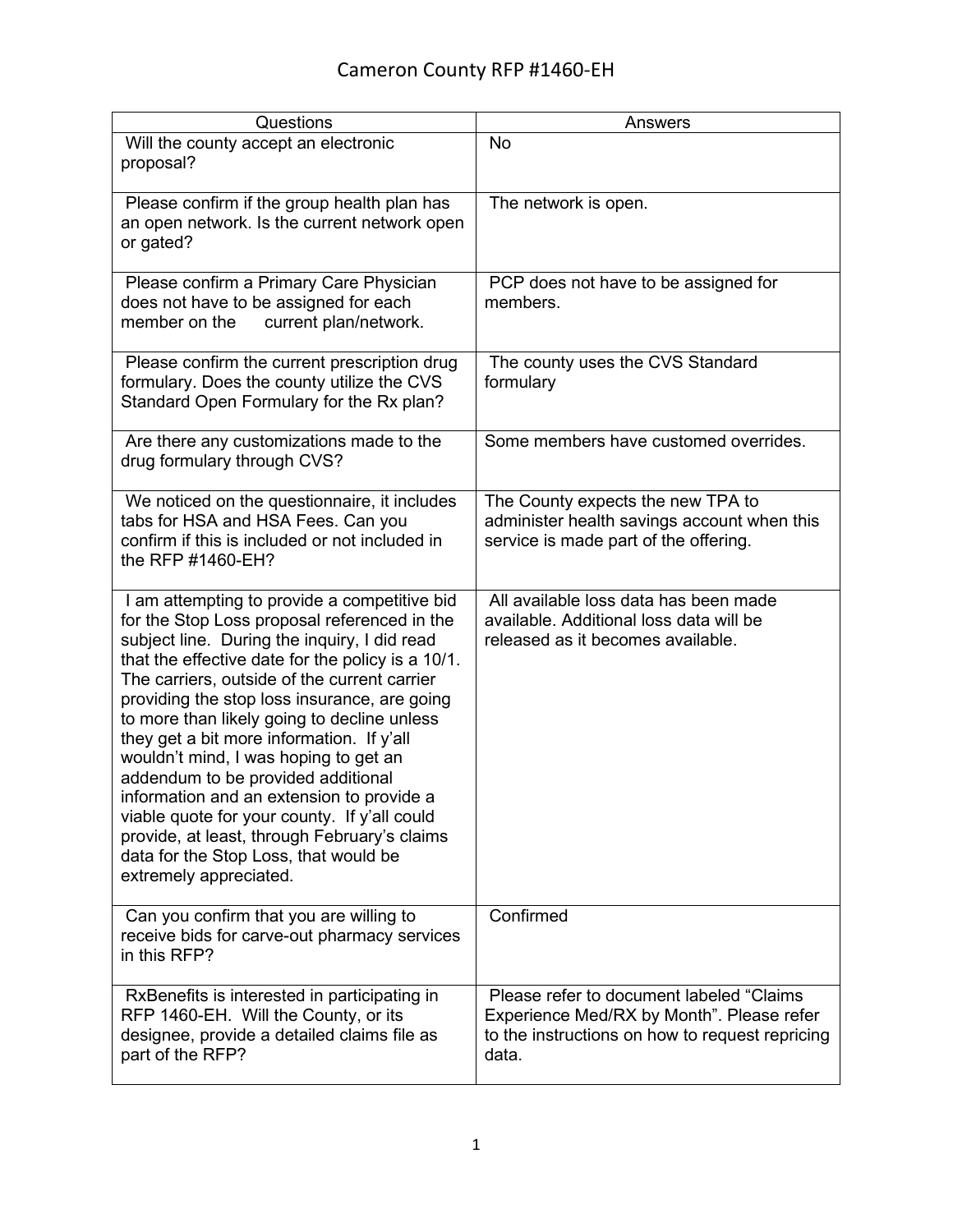| Please confirm that a non-officer individual<br>with the authority to bind a contract is<br>sufficient to sign all applicable signature<br>documents required for this RFP submission.                                                                                                                                                                                                                                                                        | Yes, however written proof must accompany<br>this RFP submission to verify that authority<br>has been granted to individual signing all<br>applicable documents required to bind<br>contracts.                                                                                                                                                                                                                      |
|---------------------------------------------------------------------------------------------------------------------------------------------------------------------------------------------------------------------------------------------------------------------------------------------------------------------------------------------------------------------------------------------------------------------------------------------------------------|---------------------------------------------------------------------------------------------------------------------------------------------------------------------------------------------------------------------------------------------------------------------------------------------------------------------------------------------------------------------------------------------------------------------|
| Please confirm that in order to minimize<br>printing, we can provide large attachments<br>and requested samples and brochures on<br>USB (repricing, GeoAccess Reports, etc.).                                                                                                                                                                                                                                                                                 | Yes                                                                                                                                                                                                                                                                                                                                                                                                                 |
| Please confirm if the RFP # needs to be<br>stated on each page of our proposal<br>response or just stated when emailing<br>questions and on the binder cover/box label.<br>This question is in regard to the paragraph on<br>page 2 of the RFP:                                                                                                                                                                                                               | Please reference (RFP) #1460 EH<br>ADMINISTRATIVE SERVICES ONLY (ASO),<br>PHARMACY BENEFIT MANAGEMENT,<br>MEDICAL PROVIDER NETWORK, COBRA<br>SERVICES, STOP LOSS INSURANCE in all<br>correspondence pertaining to this proposal<br>and affix this number to the outside front of<br>the proposal envelope or box for<br>identification.<br>Just stated when emailing questions and on<br>the binder cover/box label |
| Please confirm if we should use the CIQ and<br>Disclosure of Interest forms provided at the<br>link on page 5 or the actual attachments at<br>the end of the RFP?                                                                                                                                                                                                                                                                                             | Use the actual attachments at the end of the<br><b>RFP</b>                                                                                                                                                                                                                                                                                                                                                          |
| RE: ASO, Pharmacy Benefit Management,<br>Medical Provider Network, COBRA Services,<br>Stop Loss Insurance RFP 1460-EH<br>Referring to the Stop Loss coverage in the<br>RFP, please provide:<br>1) Current Contract<br>2) I understand that proposal is due March<br>29th but since coverage is an October 1st<br>effective date and loss runs are as of<br>December 2021, Carriers are requesting<br>additional three month ( January - April<br>) Loss runs. | Available SL information has been posted as<br>part of the original advertisement of this RFP.<br>Additional data will be released as it becomes<br>available. The County will not release any<br>agreements.                                                                                                                                                                                                       |
| We noticed on the questionnaire, it includes<br>tabs for Agent Services, please confirm if this<br>is included or not in the RFP.                                                                                                                                                                                                                                                                                                                             | If an agent is presenting the proposal on<br>behalf of the respondent, then this tab would<br>need to be completed. If there is no agent<br>representing the Proposer, the tab does not<br>have to be completed.                                                                                                                                                                                                    |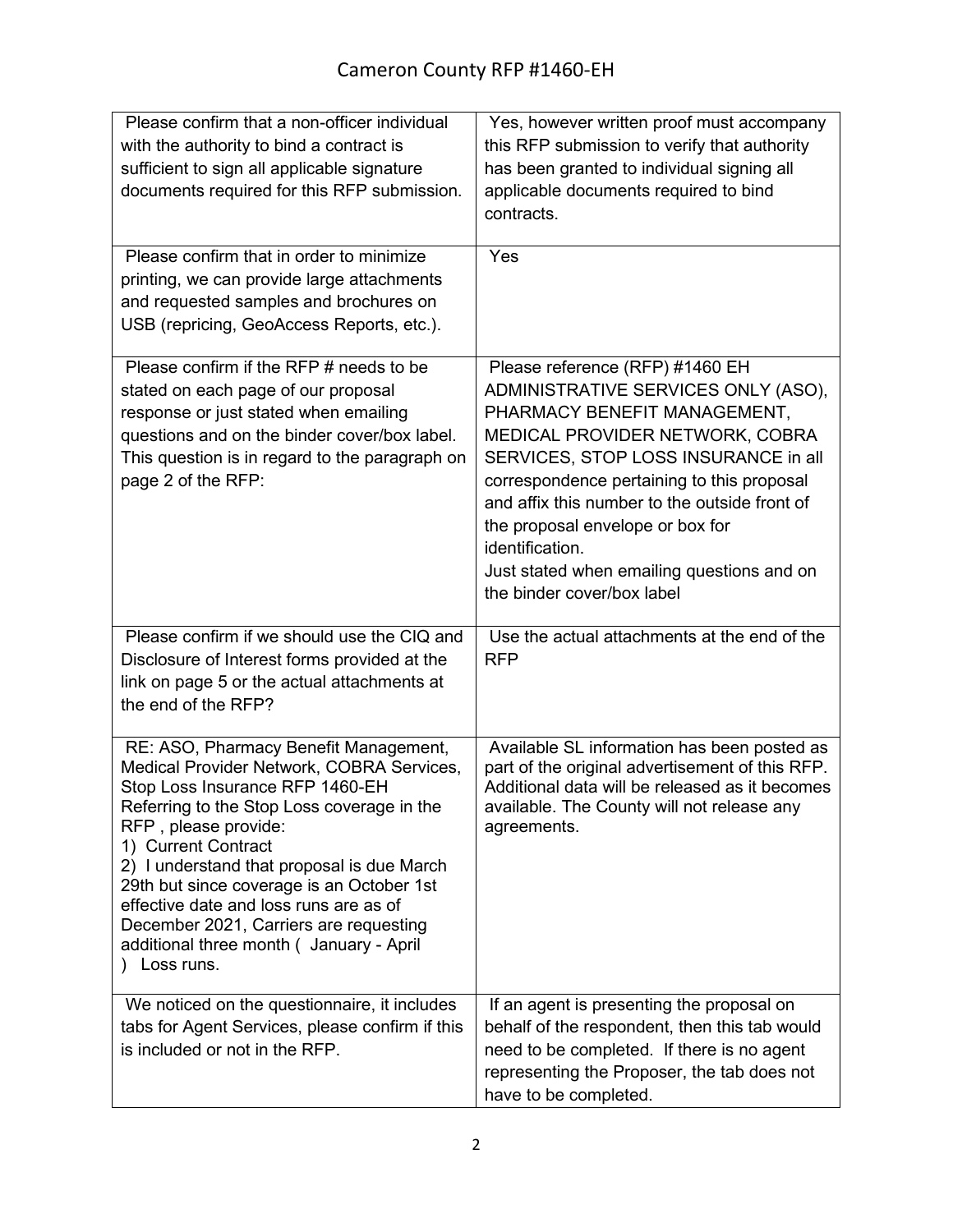| How should proprietary information be<br>submitted, since RFP requirements indicates<br>that no part of the proposal response shall be<br>confidential?                                                                      | For any portion you deem to be confidential,<br>mark that portion as such. If information is<br>requested through the open records act, you<br>will be notified in advance so that you can<br>petition the Attorney General to deem that<br>section confidential and not available for<br>public release. |
|------------------------------------------------------------------------------------------------------------------------------------------------------------------------------------------------------------------------------|-----------------------------------------------------------------------------------------------------------------------------------------------------------------------------------------------------------------------------------------------------------------------------------------------------------|
| Is the county currently carving out any                                                                                                                                                                                      | No specialty medications are carved                                                                                                                                                                                                                                                                       |
| certain specialty medications? Does the                                                                                                                                                                                      | out. Hemlibra is obtained through 340B                                                                                                                                                                                                                                                                    |
| county receive 340B pricing?                                                                                                                                                                                                 | pricing.                                                                                                                                                                                                                                                                                                  |
| We would like to request the administration                                                                                                                                                                                  | The County is not releasing administrative                                                                                                                                                                                                                                                                |
| contract/fees for the group.                                                                                                                                                                                                 | fees or rebate guarantees.                                                                                                                                                                                                                                                                                |
| What is the current Rx rebate share?                                                                                                                                                                                         | Rx rebates are applied to offset<br>administrative expenses. Please respond<br>with your full rebate guarantee offer as either<br>an offset to administrative fees if applicable,<br>full pass through to the County, or both<br>options if available.                                                    |
| What is the current administration fee and                                                                                                                                                                                   | The County will not disclose current                                                                                                                                                                                                                                                                      |
| what services are included in that fee?                                                                                                                                                                                      | administrative fees as part of this RFP.                                                                                                                                                                                                                                                                  |
| What is the current pharmacy arrangement,                                                                                                                                                                                    | Plan documents have been made part of this                                                                                                                                                                                                                                                                |
| and can you provide a copy of your current                                                                                                                                                                                   | RFP. Please refer to revised Exhibit B for                                                                                                                                                                                                                                                                |
| plan document?                                                                                                                                                                                                               | complete SPD.                                                                                                                                                                                                                                                                                             |
| Can you provide monthly claims data that                                                                                                                                                                                     | The most current available loss data has                                                                                                                                                                                                                                                                  |
| includes monthly membership enrollment for                                                                                                                                                                                   | been made available with the initial posting of                                                                                                                                                                                                                                                           |
| October 2020 through September 2021 or a                                                                                                                                                                                     | this RFP. More information will be provided                                                                                                                                                                                                                                                               |
| rolling 12-month report.                                                                                                                                                                                                     | when it becomes available.                                                                                                                                                                                                                                                                                |
| In regard to the current specific stop loss<br>plan what is the contract based on, i.e. 24/12,<br>12/15, etc. In addition, what does "paid<br>basis" represent?                                                              | The current stop loss application provided<br>explains the terms and conditions                                                                                                                                                                                                                           |
| Please confirm on page 14 of the RFP, in<br>regard to proposal set up, can you confirm<br>whether each title (Executive Summary,<br>Introduction, Management Plan, Experience<br>and Qualifications, Price RFP Proposal, and | The Executive Summary is a separate<br>section in RFP                                                                                                                                                                                                                                                     |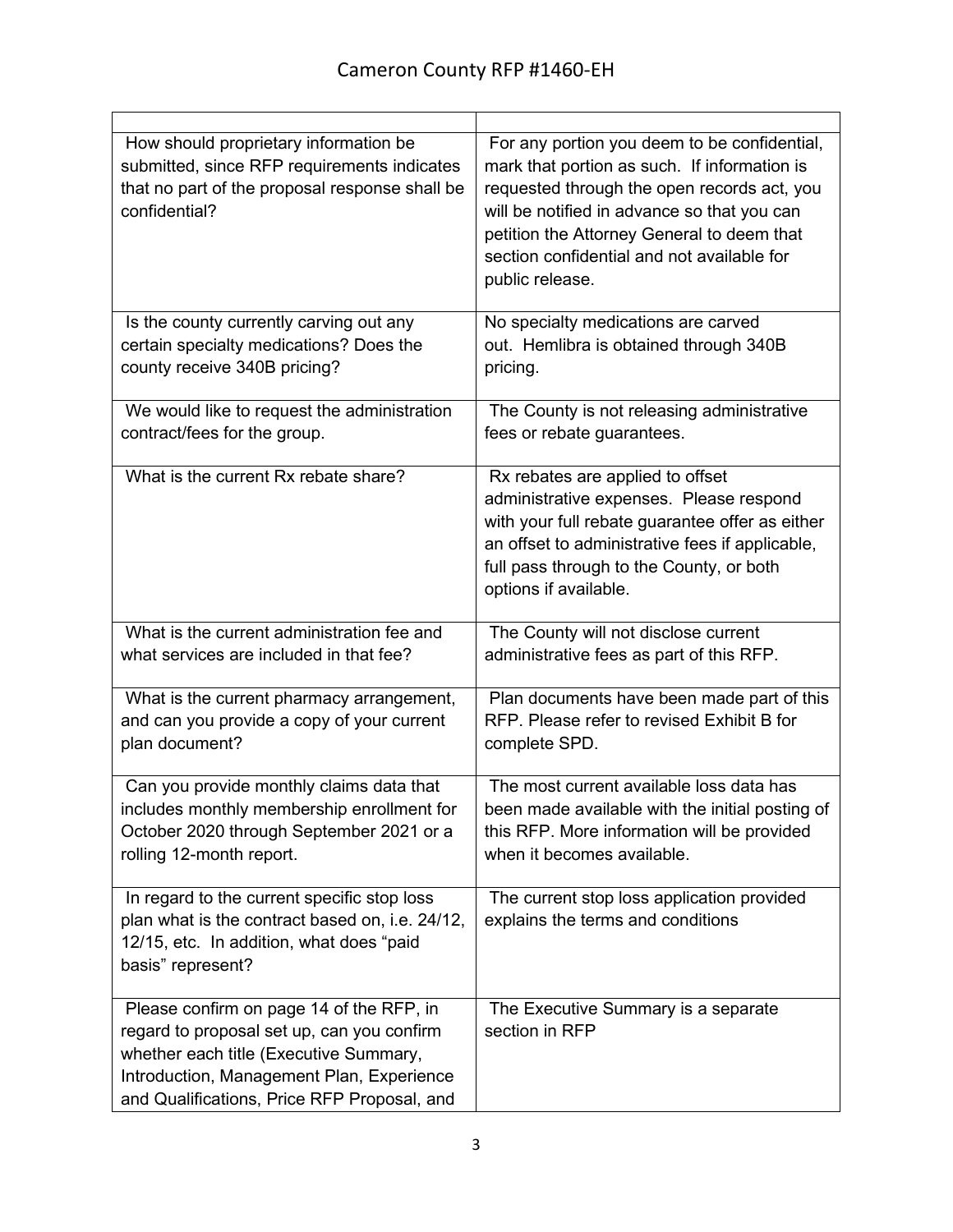| Evaluation Criteria) is meant to be a separate<br>section in the RFP?                                                                                                                                                                                                                                                                                                                                                                                                                                                                                                                                                                                                                                                                                                                                                                                                                                                                                                                                                                |                                                                                                                                                                                                                                      |
|--------------------------------------------------------------------------------------------------------------------------------------------------------------------------------------------------------------------------------------------------------------------------------------------------------------------------------------------------------------------------------------------------------------------------------------------------------------------------------------------------------------------------------------------------------------------------------------------------------------------------------------------------------------------------------------------------------------------------------------------------------------------------------------------------------------------------------------------------------------------------------------------------------------------------------------------------------------------------------------------------------------------------------------|--------------------------------------------------------------------------------------------------------------------------------------------------------------------------------------------------------------------------------------|
| <b>Full Benefit Summaries SPDs for Current</b><br>plans - For benefit detail, and compatibility<br>review. Benefit Summaries are very limited<br>on claim payment detail and do not allow us<br>to project future claims accurately                                                                                                                                                                                                                                                                                                                                                                                                                                                                                                                                                                                                                                                                                                                                                                                                  | A complete SPD has been attached to this<br>addendum.                                                                                                                                                                                |
| Commissions and Fees - With new<br>Transparency rules included in with new<br>Transparency rules included in the<br>Consolidated Appropriations Act of 2021, that<br>require agents and brokers to detail their<br>direct and indirect commissions to current<br>and potential clients. Does the county<br>require carriers to specify any and all<br>commissions, fees, or renumeration of any<br>kind included in their proposal for any agents,<br>brokers or consultants to be?<br>Fully disclosed and clearly defined as<br>a visible line-item expense in any<br>quoted costs, including billed charges<br>or claim wire transfer.<br>Clearly disclosed and easily visible in<br>٠<br><b>RFP Financial Exhibits.</b><br>Clearly disclosed and easily visible as<br>$\bullet$<br>projected annual total Annual Cost.<br>Clearly Stated if the commissions are<br>$\bullet$<br>required or removed at discretion of<br>the County.<br>Does the County require all carriers<br>provide proposals with and without<br>commissions? | No commissions are paid to any<br>brokers/consultants. Please provide proposal<br>net of commissions. There is an agent tab in<br>the questionnaire in case an agent is to be<br>included, commissions then have to be<br>disclosed. |
| Aetna Current Full ASA (Administrative<br>Services Agreement) for medical and<br>pharmacy - Feel free to black out or remove<br>specific pricing data.<br>Your ASA is not proprietary. This information<br>is owned by you as an ASO customer and<br>any carrier stating these files are proprietary<br>and cannot be shared with another carrier<br>likely has something to hide. Feel free to<br>remove any information around fixed costs,<br>administrative costs, or contracted rates with<br>providers. We are not looking for pricing<br>information, we are looking for how your<br>administration is structured and how your                                                                                                                                                                                                                                                                                                                                                                                                | Refer to the Aetna Plan Administration<br>Document provided with this Addendum.                                                                                                                                                      |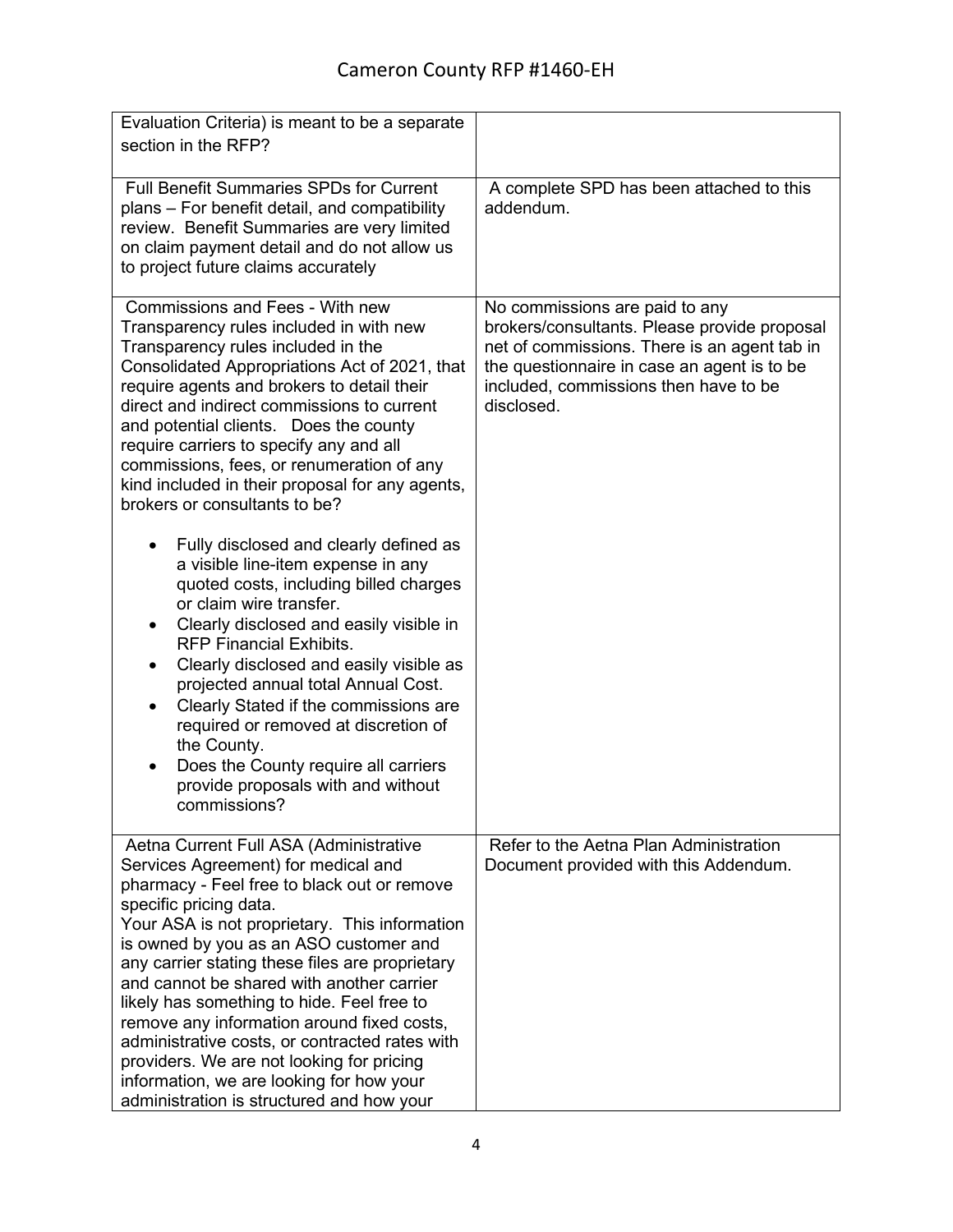| plan has performed. This information is<br>pertinent to understanding your large<br>claimants, your total paid claims and<br>projecting future claims costs.                                                                                                                                                                                                                                                                               |                                                                                                                                                                |
|--------------------------------------------------------------------------------------------------------------------------------------------------------------------------------------------------------------------------------------------------------------------------------------------------------------------------------------------------------------------------------------------------------------------------------------------|----------------------------------------------------------------------------------------------------------------------------------------------------------------|
| Aetna - Additional Information<br>Aetna NAP (National Advantage<br>Program) Report-<br>1. Does your policy include the Aetna NAP<br>(National Advantage Program)?                                                                                                                                                                                                                                                                          | 1.Yes<br>2.40%<br>3. The most recent information is an annual<br>cost of \$112,705 for the twelve months<br>ending September 30, 2020.                         |
| 2. Please confirm amount charged, usually<br>36% or 50% of savings charged.                                                                                                                                                                                                                                                                                                                                                                | Ai: NA<br>Aii: NA                                                                                                                                              |
| 3. Please provide a NAP report for the last 24<br>months of the claims period.<br>This information is readily available from your<br>carrier and not considered proprietary.                                                                                                                                                                                                                                                               |                                                                                                                                                                |
| a. Aetna Per Use Clinical<br>Programs - Are any clinical<br>programs charged on a per<br>use basis or as a Fixed Fee<br>PEPM Expense?<br>i. Please provide reports<br>showing per use<br>charges for any clinical<br>programs included for<br>the last 24 months of<br>the claims period, on a<br>monthly basis.<br>Please confirm the<br>ii.<br>programs included,<br>number of utilizers, and<br>the cost per use for<br>these programs. |                                                                                                                                                                |
| 4. Networks - Aetna Whole Health<br><b>Network</b><br>a. Please include a copy of the<br>reconciliation for performance<br>payments made to Whole<br>Health, and/or ACO network<br>Partners.                                                                                                                                                                                                                                               | No reconciliation reports are available at this<br>time. Refer to the ACO Benefit Summary<br>attached in the revised Exhibit B released<br>with this Addendum. |
| b. Please include a description of<br>the Aetna Whole Health<br>Network. Does this network<br>include steerage to providers<br>other than a reduced PCP<br>Copay?                                                                                                                                                                                                                                                                          | The County offered the ACO option as of<br>10/1/2021.                                                                                                          |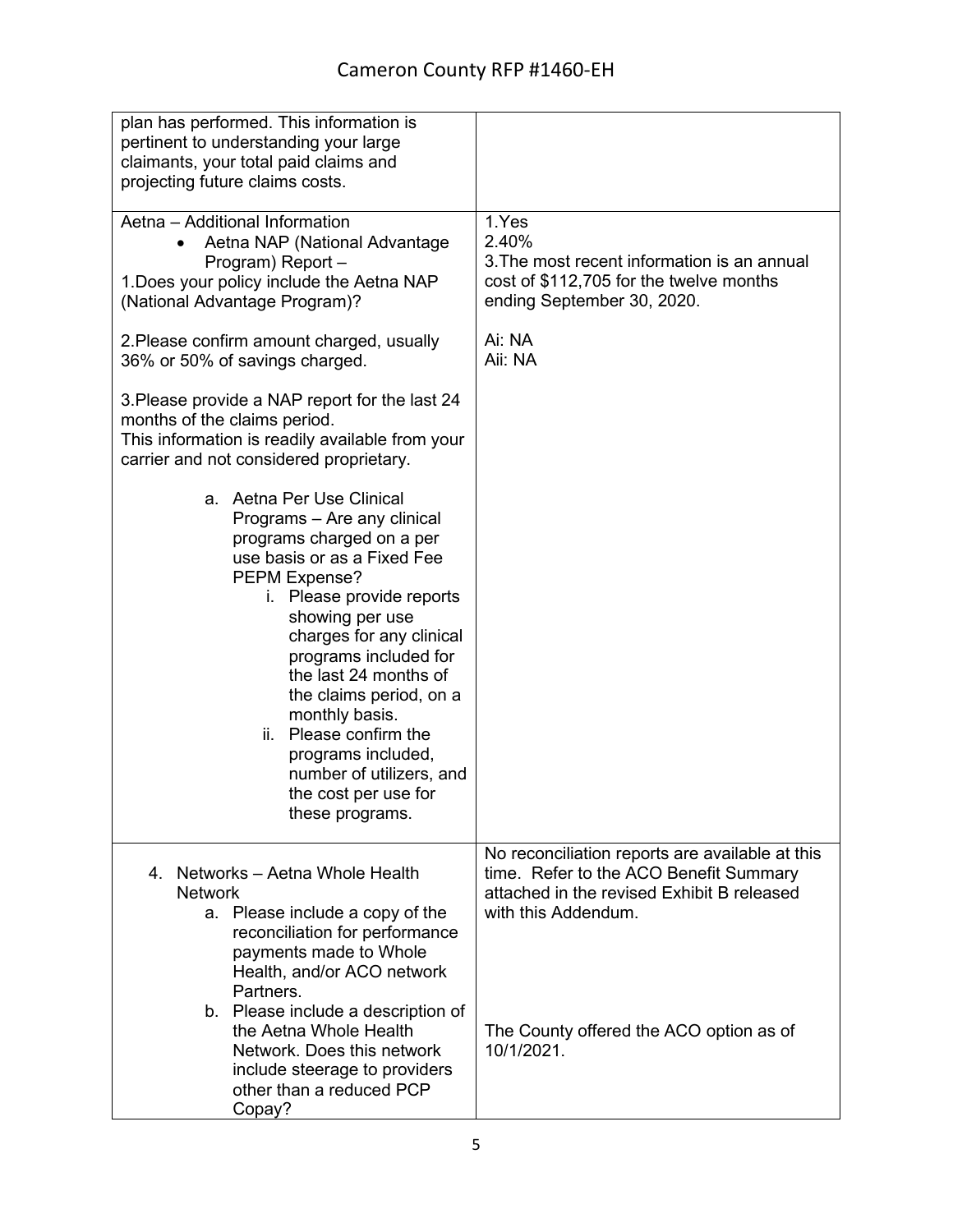| Is steerage based on quality<br>C.<br>measurements, price<br>measurements, or both,<br>d. Did these providers provide an<br>additional discount for the<br>steerage strategy? What<br>additional discount did they<br>provide?<br>e. Did you negotiate the<br>additional discounts, or your<br>carrier?<br>f.                                                                                                                                                                                                                                                                                             | C:plan selection through open enrollment;<br>D: This is information is confidential.<br>E: Carrier                                                                                                                                                                                                                                                                                                                                                                                                                                                                                                                                                                                                                                                                                                                                                                                                                                                                           |
|-----------------------------------------------------------------------------------------------------------------------------------------------------------------------------------------------------------------------------------------------------------------------------------------------------------------------------------------------------------------------------------------------------------------------------------------------------------------------------------------------------------------------------------------------------------------------------------------------------------|------------------------------------------------------------------------------------------------------------------------------------------------------------------------------------------------------------------------------------------------------------------------------------------------------------------------------------------------------------------------------------------------------------------------------------------------------------------------------------------------------------------------------------------------------------------------------------------------------------------------------------------------------------------------------------------------------------------------------------------------------------------------------------------------------------------------------------------------------------------------------------------------------------------------------------------------------------------------------|
| What results have you seen<br>with this steerage strategy?                                                                                                                                                                                                                                                                                                                                                                                                                                                                                                                                                | F: Not enough information has been gathered<br>to determine yet.                                                                                                                                                                                                                                                                                                                                                                                                                                                                                                                                                                                                                                                                                                                                                                                                                                                                                                             |
| Large Claims Reports - Please provide large<br>claims reports $(>\$25,000)$ for the last 2<br>twelve-month periods on a rolling month<br>basis.<br>g. Jan 2019 to Dec 2019<br>h. Jan 2020 to Dec 2020<br>Jan 2021 to Dec 2021<br>i.                                                                                                                                                                                                                                                                                                                                                                       | The large claims report already released in<br>the claims data is the information available<br>for this RFP.                                                                                                                                                                                                                                                                                                                                                                                                                                                                                                                                                                                                                                                                                                                                                                                                                                                                 |
| 5. General Pharmacy Questions<br>1.Is pharmacy pricing (AWP's) traditional or<br>transparent (pass through)?<br>2. Are rebates shared?<br>3. If rebates are shared, please confirm what<br>percent of rebates are shared.<br>4. Does your PBM retain or share aggregator<br>fees or MAFs?<br>5. Are rebates included on specialty drugs?<br>6. Are there any shared savings programs in<br>place? Are pharmacy fees included in the<br>medical administration fee?<br>7. How is the incumbent PBM defining<br>generics and brands? Are single or dual<br>source generics included in the brand<br>counts? | 1. Traditional<br>2. Rebates offset admin expenses<br>3. Guaranteed factors during the life of the<br>agreement<br>4.N/A<br>5.N/A<br>6.No<br>7. Brand Drug shall mean, drugs or devices<br>for which the Medi-Span Multisource Code<br>field contains "M" (co-branded product), or<br>"N" (single-source brand), or "O" (originator).<br>In limited circumstances, we may preserve<br>the generic status of a product and override<br>the M, N, or O indicators and deem the drug<br>to be a Generic Drug through review of<br>additional information such as: (a)<br>Multisource code; (b) FDA Application Data<br>(NDA/ANDA); (c) Medispan Brand Name<br>Code; (d) Medispan Labeler Code; (e) Medi-<br>Span FDA Reference Listed (Orange Book)<br>and (f) price, and may alter the classification<br>so as to classify the drug as a Generic Drug<br>based on the above criteria.<br>Generic Drug shall mean, drugs or devices<br>for which the Medi-Span Multisource Code |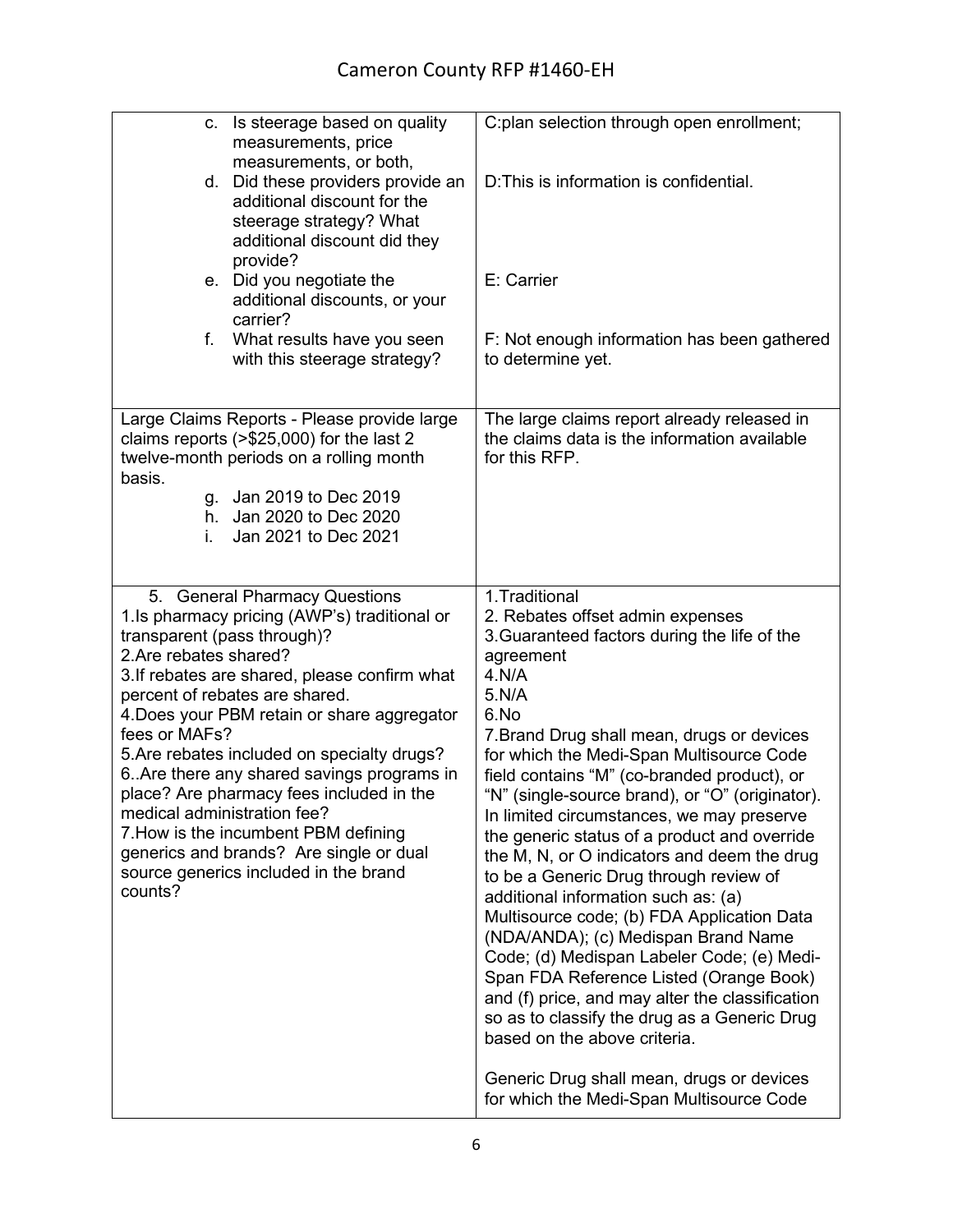|                                                                                                                                                                                                                                                                                                                            | field contains a "Y" (generic). In limited<br>circumstances, we may preserve the generic<br>status of a product and override the M, N, or<br>O indicators and deem the drug to be a<br>Generic Drug through review of additional<br>information such as: (a) Multisource code; (b)<br>FDA Application Data (NDA/ANDA); (c)<br>Medispan Brand Name Code; (d) Medi-Span<br>Labeler Code; (e) Medispan FDA Reference<br>Listed (Orange Book) and (f) price, and may<br>alter the classification so as to classify the<br>drug as a Generic Drug based on the above<br>criteria. |
|----------------------------------------------------------------------------------------------------------------------------------------------------------------------------------------------------------------------------------------------------------------------------------------------------------------------------|------------------------------------------------------------------------------------------------------------------------------------------------------------------------------------------------------------------------------------------------------------------------------------------------------------------------------------------------------------------------------------------------------------------------------------------------------------------------------------------------------------------------------------------------------------------------------|
| 8. The claim file provided has 10 scripts of<br>Hemlibra, and has a quantity per script of<br>420, whereas the average expected quantity<br>per script for that drug is only 2.1. Please<br>confirm this information is accurate. If this<br>information is not accurate, please provide<br>the correct dosage information | 8. The claim file is correct                                                                                                                                                                                                                                                                                                                                                                                                                                                                                                                                                 |
| . Fraud, Waste Abuse<br>1. What programs does your PBM and ASO<br>carrier have in place to avoid and/or prevent<br>fraud, waste, and abuse in your medical and<br>pharmacy plan.                                                                                                                                           | 1. Pharmacy Misuse, Waste and Abuse<br>(MWA) programs<br>Through the Misuse, Waste and Abuse<br>(MWA) programs, we want to ensure that the<br>right drugs are prescribed to the right<br>member, at the right time. The following<br>programs focus on ensuring member safety.<br>Drug utilization review                                                                                                                                                                                                                                                                    |
|                                                                                                                                                                                                                                                                                                                            | Before a pharmacy dispenses a drug for our<br>members, our system reviews the claim to<br>make sure it meets our clinical and<br>administrative criteria. When a claim does not<br>meet the criteria, a hard-coded edit stops the<br>claim and prompts the pharmacist to call us<br>before dispensing the drug. The system can<br>also indicate that the prescribing physician<br>needs to call us. We have listed some of the<br>edit programs that specifically relate to MWA<br>cases.                                                                                    |
|                                                                                                                                                                                                                                                                                                                            | Safety Edits - These edits are<br>quantity limits and prior authorization<br>edits that apply to drugs that have a<br>high potential for abuse. These edits<br>ensure appropriate use and limit the<br>quantity to a specific number of units                                                                                                                                                                                                                                                                                                                                |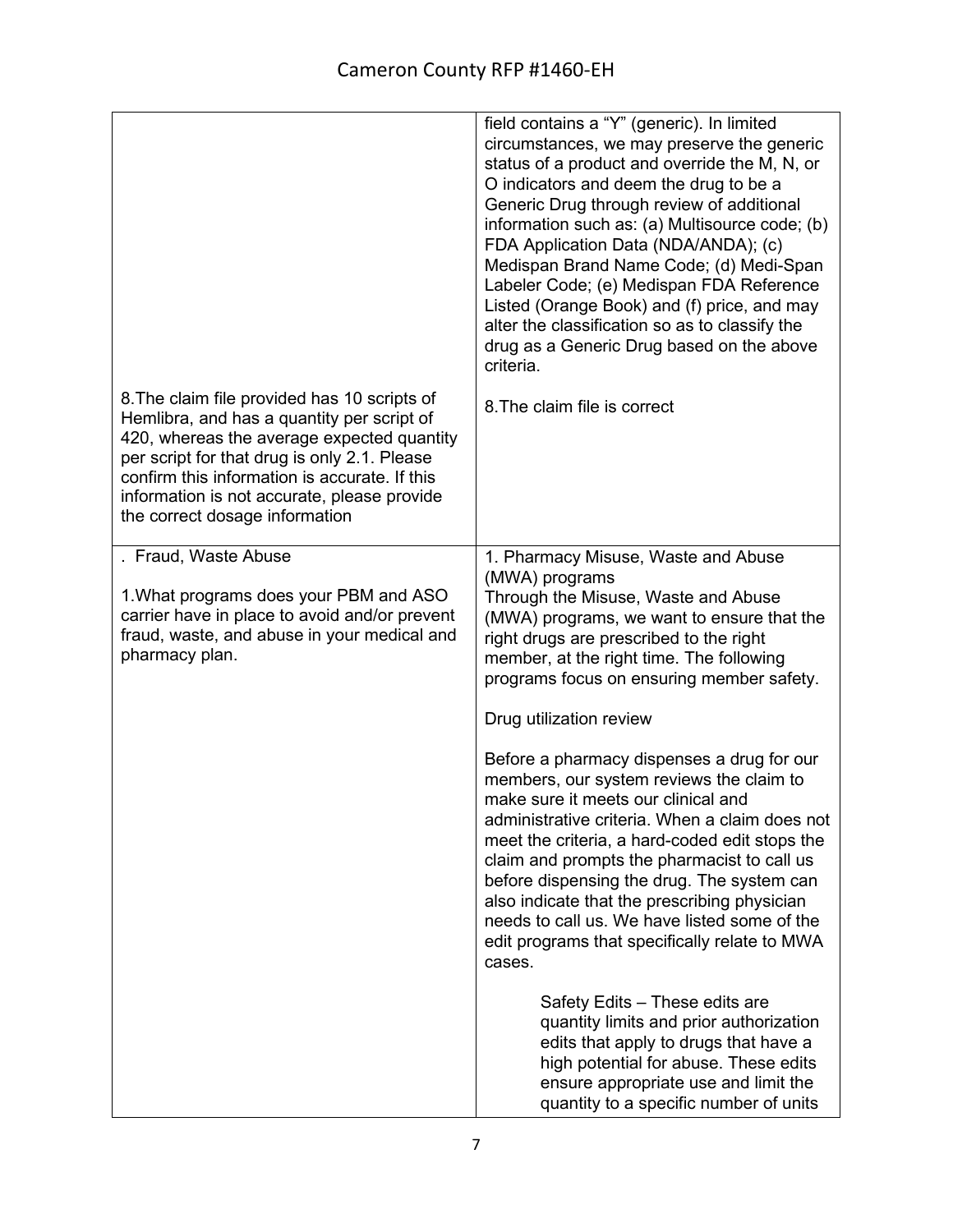|                                                                                                                                                                              | for a defined time. Safety edits help<br>members take drugs safely and within<br>clinical guidelines.                                                                                                                                                                                                                                                                                                                                                                                                                                                                                                                                                                                                                                                  |
|------------------------------------------------------------------------------------------------------------------------------------------------------------------------------|--------------------------------------------------------------------------------------------------------------------------------------------------------------------------------------------------------------------------------------------------------------------------------------------------------------------------------------------------------------------------------------------------------------------------------------------------------------------------------------------------------------------------------------------------------------------------------------------------------------------------------------------------------------------------------------------------------------------------------------------------------|
| 2. How are fraud, waste, and abuse stopped<br>medical and pharmacy plan, and how is the<br>County informed?                                                                  | 2. Medical & Pharmacy Fraud, Waste and<br>Abuse response:                                                                                                                                                                                                                                                                                                                                                                                                                                                                                                                                                                                                                                                                                              |
|                                                                                                                                                                              | The Aetna Special Investigations Unit (SIU)<br>detects, investigates, recovers, prevents and<br>reports fraud for our health businesses,<br>including medical and pharmacy. This unit<br>conducts data mining activities using claim<br>information available from our Enterprise<br>Data Warehouse. SIU also pursues<br>suspected fraud referred by areas within or<br>outside of our organization. The SIU<br>maintains a 24-hour toll-free hotline for fraud<br>reporting and receives more than 2,000 calls<br>per year. We subscribe to a zero-tolerance<br>policy on health care fraud. Our Special<br>Investigations Unit (SIU), comprised of more<br>than 160 employees, is responsible for our<br>health care fraud, waste and abuse program. |
|                                                                                                                                                                              | 3. See answer above                                                                                                                                                                                                                                                                                                                                                                                                                                                                                                                                                                                                                                                                                                                                    |
| 3. What happens when these programs<br>completely miss potential fraud, waste, and<br>abuse on the County's medical and<br>pharmacy plans?                                   |                                                                                                                                                                                                                                                                                                                                                                                                                                                                                                                                                                                                                                                                                                                                                        |
| 9. Non-Contracted Providers                                                                                                                                                  |                                                                                                                                                                                                                                                                                                                                                                                                                                                                                                                                                                                                                                                                                                                                                        |
| 1. What is the current in-network claim<br>utilization percentage? What percentage of<br>in network claims are paid to non-Contracted<br>providers?                          | 1.90.6%                                                                                                                                                                                                                                                                                                                                                                                                                                                                                                                                                                                                                                                                                                                                                |
| 2. Please describe in detail the current<br>carrier's reimbursement strategy for non-<br>contracted providers.                                                               | 2. Refer to SPD                                                                                                                                                                                                                                                                                                                                                                                                                                                                                                                                                                                                                                                                                                                                        |
| Non-contracted providers<br>$\Omega$<br>on in-network claims<br>Non-contracted providers<br>$\Omega$<br>on out-of-network claims<br>3.Is balance billing of members allowed? |                                                                                                                                                                                                                                                                                                                                                                                                                                                                                                                                                                                                                                                                                                                                                        |
|                                                                                                                                                                              | 3. For Out of Network utilization only.                                                                                                                                                                                                                                                                                                                                                                                                                                                                                                                                                                                                                                                                                                                |
|                                                                                                                                                                              | 4. There no specific programs.                                                                                                                                                                                                                                                                                                                                                                                                                                                                                                                                                                                                                                                                                                                         |